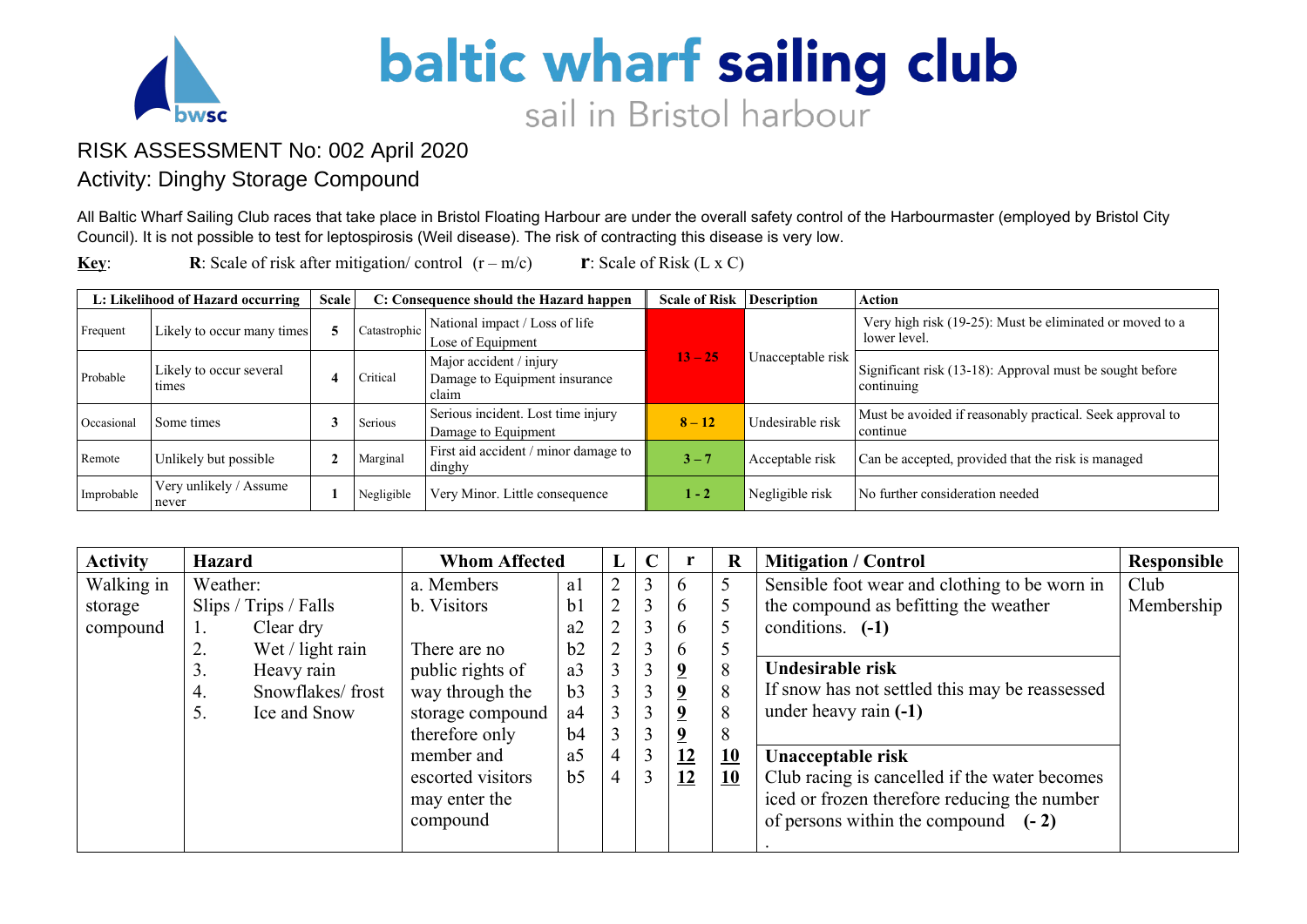| <b>Activity</b>                                         | <b>Hazard</b>                                                                                                                                                                                              | <b>Whom Affected</b>      |                                                                                                           | L                                                                                                                                            | $\mathbf C$                                                                                                                                                         | r                                                                                                    | $\mathbf R$                                                                                                                                  | <b>Mitigation / Control</b>                                                                                                                                                                                                                                                                                                                                                                                                                                                                                                                                                                                                                    | <b>Responsible</b> |
|---------------------------------------------------------|------------------------------------------------------------------------------------------------------------------------------------------------------------------------------------------------------------|---------------------------|-----------------------------------------------------------------------------------------------------------|----------------------------------------------------------------------------------------------------------------------------------------------|---------------------------------------------------------------------------------------------------------------------------------------------------------------------|------------------------------------------------------------------------------------------------------|----------------------------------------------------------------------------------------------------------------------------------------------|------------------------------------------------------------------------------------------------------------------------------------------------------------------------------------------------------------------------------------------------------------------------------------------------------------------------------------------------------------------------------------------------------------------------------------------------------------------------------------------------------------------------------------------------------------------------------------------------------------------------------------------------|--------------------|
| Working on<br>and<br>preparing/<br>setting up<br>dinghy | Waterborne disease and<br>infection that may have<br>contaminated a dinghy<br>1. Leptospirosis (Weil's)<br>2. Gastric infections,<br>3. Blood diseases.<br>4. Infection of open<br>wounds.<br>5. Poisoning | a. members<br>b. visitors | a l<br>b <sub>1</sub><br>a2<br>b2<br>a3<br>b3<br>a <sub>4</sub><br>b4<br>a <sub>5</sub><br>b <sub>5</sub> | $\overline{c}$<br>$\overline{c}$<br>$\mathfrak{Z}$<br>$\overline{2}$<br>$\overline{2}$<br>$\overline{2}$<br>$\overline{2}$<br>$\overline{2}$ | 4<br>$\overline{4}$<br>$\mathfrak{Z}$<br>$\mathfrak{Z}$<br>$\overline{3}$<br>$\mathfrak{Z}$<br>$\overline{3}$<br>$\overline{3}$<br>$\overline{4}$<br>$\overline{4}$ | 8<br>$\,8\,$<br>$\overline{\mathbf{2}}$<br>6<br>6<br>6<br>6<br>6<br>$\overline{4}$<br>$\overline{4}$ | 7<br>$\boldsymbol{7}$<br>$\overline{7}$<br>$\overline{\mathbf{4}}$<br>6<br>6<br>6<br>6<br>$\overline{\mathbf{4}}$<br>$\overline{\mathbf{4}}$ | All members of the BWSC are provided with<br>on-line advice for water users and hygiene.<br>$(-1)$<br>Regular monitoring and baiting is undertaken<br>around the harbour to control the rat<br>population. (-1)<br>Changes to the assessment of water quality<br>are posted on the noticeboard at the top of the<br>slipway if E.Coli above 5000 counts per 100<br>ml all persons should avoid using the water as<br>instructed by the Harbour Master. (-2)<br>All cuts and abrasions should be covered with<br>water proof dressing; if possible persons<br>should not take to the water. Excess dock                                         | Club<br>Membership |
| Maintaining<br>working on<br>dinghy                     | Weather conditions.<br>1. Heat - Hyperthermia,<br>Sunburn, Eye strain, De-<br>hydration.<br>2. Tripping on equipment<br>or debris / rubbish                                                                | a. members<br>b. visitors | a1<br>b <sub>1</sub><br>a2<br>b2                                                                          | $\overline{2}$<br>$\overline{2}$<br>3<br>$\overline{3}$                                                                                      | $\overline{2}$<br>$\overline{2}$<br>$\overline{2}$<br>$\overline{2}$                                                                                                | $\overline{4}$<br>$\overline{4}$<br>6<br>6                                                           | $\overline{4}$<br>$\overline{4}$<br>6<br>6                                                                                                   | water with in the dinghy to be drained at the<br>top of slipway. $(-1)$<br>Members are advised to take personal<br>protective measures in hot weather (baseball<br>caps, T-shirts, sunglasses and sun block), and<br>drinks. $(-1)$<br>All Dinghies' launch trailers and road trailers<br>must be left in a stable and safe position as<br>designated by the club Bosun not blocking<br>access or egress of the compound. Road<br>trailers that are stored vertically must be<br>secured. It is the responsibility of all<br>members to remove rubbish and debris that<br>may have been inadvertently left or deposited<br>within the compound | Club<br>Membership |
| Handling<br>boats on<br>land                            | Collisions with<br>1. Pedestrians.<br>2. Boats                                                                                                                                                             | a. members<br>b. visitors | a1<br>b <sub>1</sub><br>a2<br>b2                                                                          | $\overline{2}$<br>$\Delta$<br>$\overline{2}$<br>$\overline{2}$                                                                               | $\overline{4}$<br>$\overline{4}$<br>4<br>4                                                                                                                          | 8<br>$\,8\,$<br>8<br>8                                                                               | $\tau$<br>$\mathbf{r}$<br>$\tau$<br>$\tau$                                                                                                   | Members are asked to take care when<br>manoeuvring boats within the compound.<br>All large items of equipment shall be secured<br>preventing their collapse or inadvertent<br>movement. $(-1)$<br>In the event that a large item of equipment<br>requires moving additional assistance must be                                                                                                                                                                                                                                                                                                                                                 | Club<br>Membership |